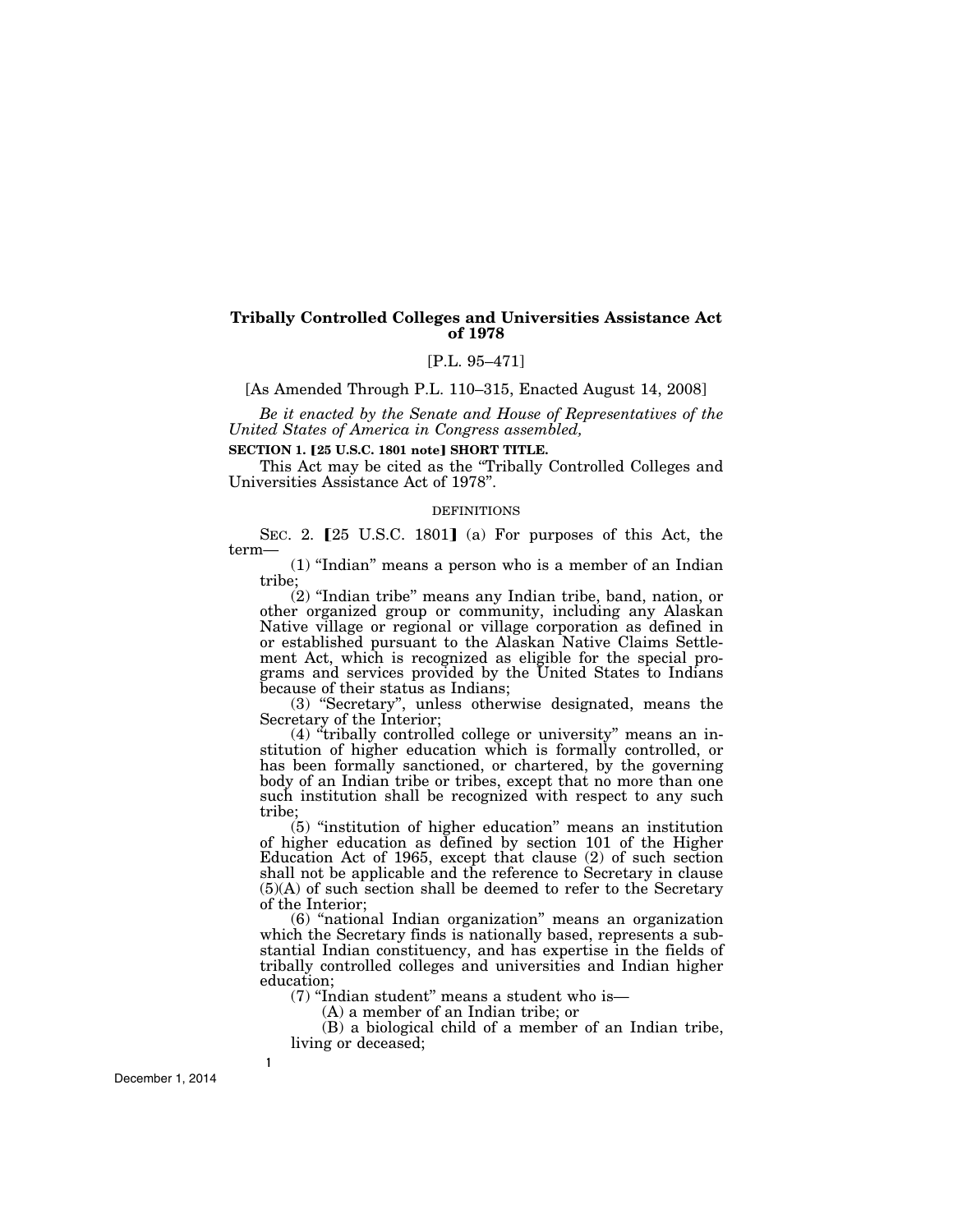(8) ''Indian student count'' means a number equal to the total number of Indian students enrolled in each tribally controlled college or university, determined in a manner consistent with subsection (b) of this section on the basis of the quotient of the sum of the credit hours of all Indian students so enrolled, divided by twelve; and

(9) ''satisfactory progress toward a degree or certificate'' has the meaning given to such term by the institution at which the student is enrolled.

(b) The following conditions shall apply for the purpose of determining the Indian student count pursuant to subsection (a)(8):

(1) Such number shall be calculated on the basis of the registrations of Indian students as in effect at the conclusion of the third week of each academic term.

(2) Credits earned in classes offered during a summer term shall be counted toward the computation of the Indian student count in the succeeding fall term.

(3) Credits earned by any student who has not obtained a high school degree or its equivalent shall be counted toward the computation of the Indian student count if the institution at which the student is in attendance has established criteria for the admission of such student on the basis of the student's ability to benefit from the education or training offered. The institution shall be presumed to have established such criteria if the admission procedures for such studies include counseling or testing that measures the student's aptitude to successfully complete the course in which the student has enrolled. No credits earned by such student for purposes of obtaining a high school degree or its equivalent shall be counted toward the computation of the Indian student count.

(4) Indian students earning credits in any continuing education program of a tribally controlled college or university shall be included in determining the sum of all credit hours.

(5) Eligible credits earned in a continuing education program—

(A) shall be determined as one credit for every ten contact hours in the case of an institution on a quarter system, or 15 contact hours in the case of an institution on a semester system, of participation in an organized continuing education experience under responsible sponsorship, capable direction, and qualified instruction, as described in the criteria established by the International Association for Continuing Education and Training; and

(B) shall be limited to ten percent of the Indian student count of a tribally controlled college or university.

# TITLE I—TRIBALLY CONTROLLED COLLEGES OR UNIVERSITIES

## PURPOSE

SEC. 101. [25 U.S.C. 1802] It is the purpose of this title to provide grants for the operation and improvement of tribally controlled colleges or universities to insure continued and expanded educational opportunities for Indian students, and to allow for the im-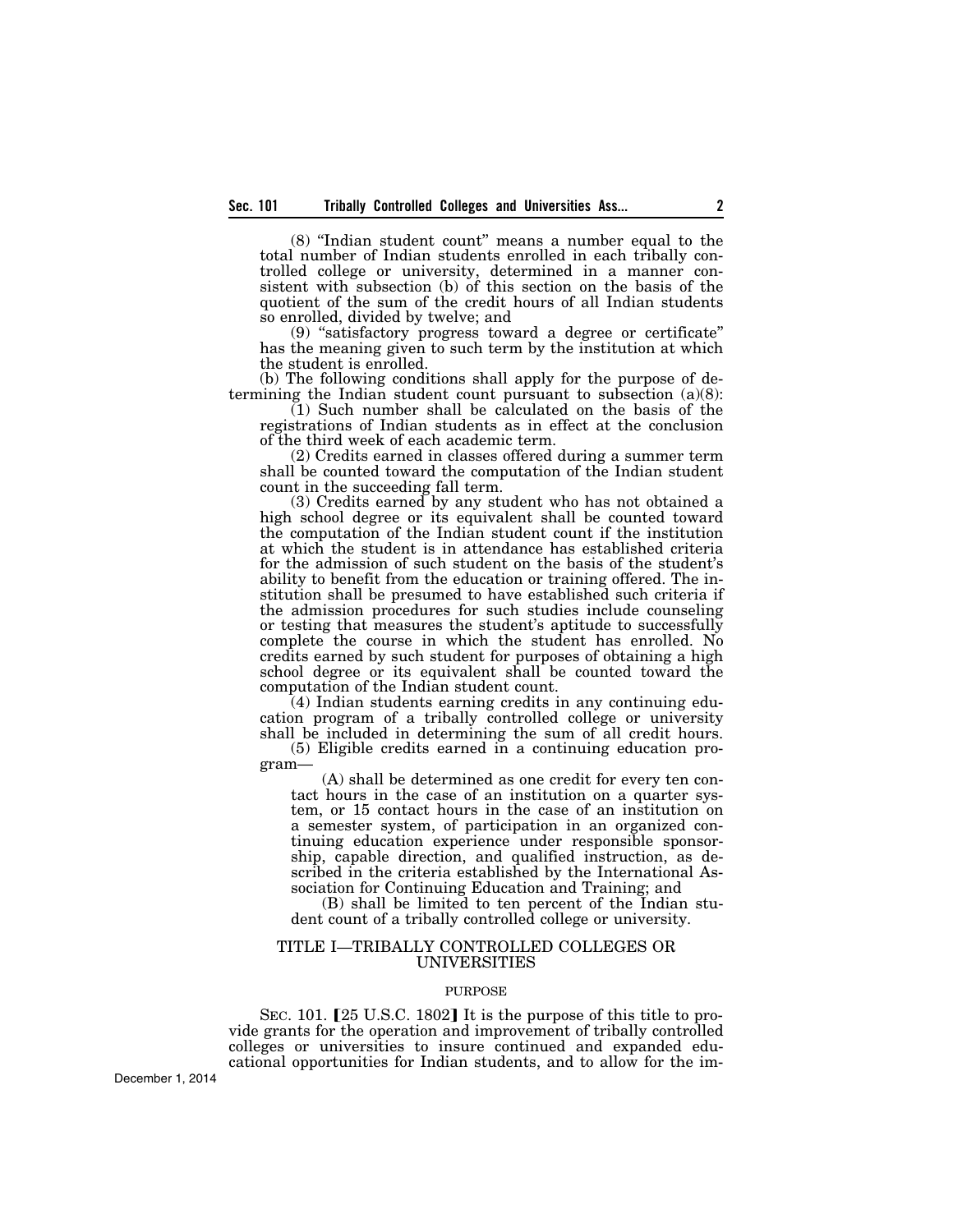provement and expansion of the physical resources of such institutions.

#### GRANTS AUTHORIZED

SEC. 102.  $[25 \text{ U.S.C. } 1803]$  (a) The Secretary shall, subject to appropriations, make grants pursuant to this title to tribally controlled colleges or universities to aid in the postsecondary education of Indian students.

(b) Grants made pursuant to this title shall go into the general operating funds of the institution to defray, at the determination of the tribally controlled college or university, expenditures for academic, educational, and administrative purposes and for the operation and maintenance of the the college or university. Funds provided pursuant to this title shall not be used in connection with religious worship or sectarian instruction.

#### ELIGIBLE GRANT RECIPIENTS

SEC. 103. [25 U.S.C. 1804] To be eligible for assistance under this title, a tribally controlled college or university must be one which—

(1) is governed by a board of directors or board of trustees a majority of which are Indians;

(2) demonstrates adherence to stated goals, a philosophy, or a plan of operation which is directed to meet the needs of Indians;

(3) if in operation for more than one year, has students a majority of whom are Indians; and

 $(4)(A)$  is accredited by a nationally recognized accrediting agency or association determined by the Secretary of Education to be a reliable authority with regard to the quality of training offered; or

(B) according to such an agency or association, is making reasonable progress toward accreditation.

# PLANNING GRANTS

SEC. 104. [25 U.S.C. 1804a] (a) The Secretary shall establish a program in accordance with this section to make grants to tribes and tribal entities (1) to conduct planning activities for the purpose of developing proposals for the establishment of tribally controlled colleges or universities, or (2) to determine the need and potential for the establishment of such colleges or universities.

(b) The Secretary shall establish, by regulation, procedures for the submission and review of applications for grants under this section.

(c) From the amount appropriated to carry out this title for any fiscal year (exclusive of sums appropriated for section 105), the Secretary shall reserve (and expend) an amount necessary to make grants to five applicants under this section of not more than \$15,000 each, or an amount necessary to make grants in that amount to each of the approved applicants, if less than five apply and are approved.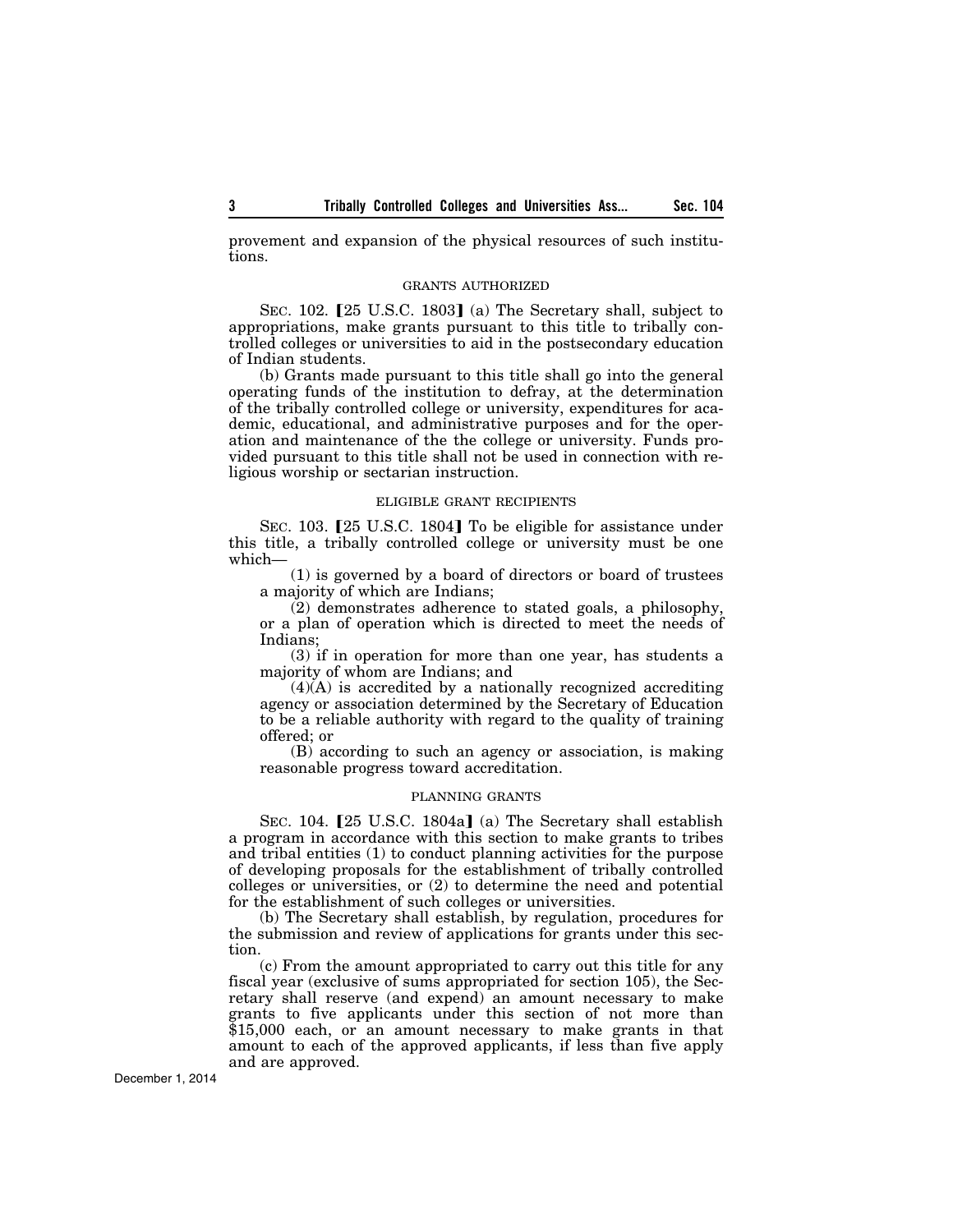# **SEC. 105. [25 U.S.C. 1805] TECHNICAL ASSISTANCE CONTRACTS.**

(a) TECHNICAL ASSISTANCE.—

(1) IN GENERAL.—The Secretary shall provide, upon request from a tribally controlled college or university which is receiving funds under section 108, technical assistance either directly or through contract.

(2) DESIGNATED ORGANIZATION.—The Secretary shall require that a contract for technical assistance under paragraph (1) shall be awarded to an organization designated by the tribally controlled college or university to be assisted.

(b) EFFECT OF SECTION.—No authority to enter into contracts provided by this section shall be effective except to the extent authorized in advance by appropriations Acts.

## ELIGIBILITY STUDIES

SEC. 106.  $[25 \text{ U.S.C. } 1806]$  (a) The Secretary is authorized to enter into an agreement with the Secretary of Education to assist the Bureau of Indian Affairs in developing plans, procedures, and criteria for conducting the eligibility studies required by this section. Such agreement shall provide for continuing technical assistance in the conduct of such studies.

(b) The Secretary, within thirty days after a request by any Indian tribe, shall initiate a eligibility study to determine whether there is justification to encourage and maintain a tribally controlled college or university, and, upon a positive determination, shall aid in the preparation of grant applications and related budgets which will insure successful operation of such an institution. Such a positive determination shall be effective for the fiscal year succeeding the fiscal year in which such determination is made.

(c) Funds to carry out the purposes of this section for any fiscal year may be drawn from either—

(1) general administrative appropriations to the Secretary made after the date of enactment of this Act for such fiscal year; or

(2) not more than 5 per centum of the funds appropriated to carry out section 107 for such fiscal year.

## GRANTS TO TRIBALLY CONTROLLED COLLEGES OR UNIVERSITIES

SEC.  $107.$  [25 U.S.C. 1807] (a) Grants shall be made under this title only in response to applications by tribally controlled community colleges or universities. Such applications shall be submitted at such time, in such manner, and will contain or be accompanied by such information as the Secretary may reasonably require pursuant to regulations. Such application shall include a description of recordkeeping procedures for the expenditure of funds received under this Act which will allow the Secretary to audit and monitor programs conducted with such funds. The Secretary shall not consider any grant application unless a eligibility study has been conducted under section 106 and it has been found that the applying college or university will service a reasonable student population.

(b) The Secretary shall consult with the Secretary of Education to determine the reasonable number of students required to sup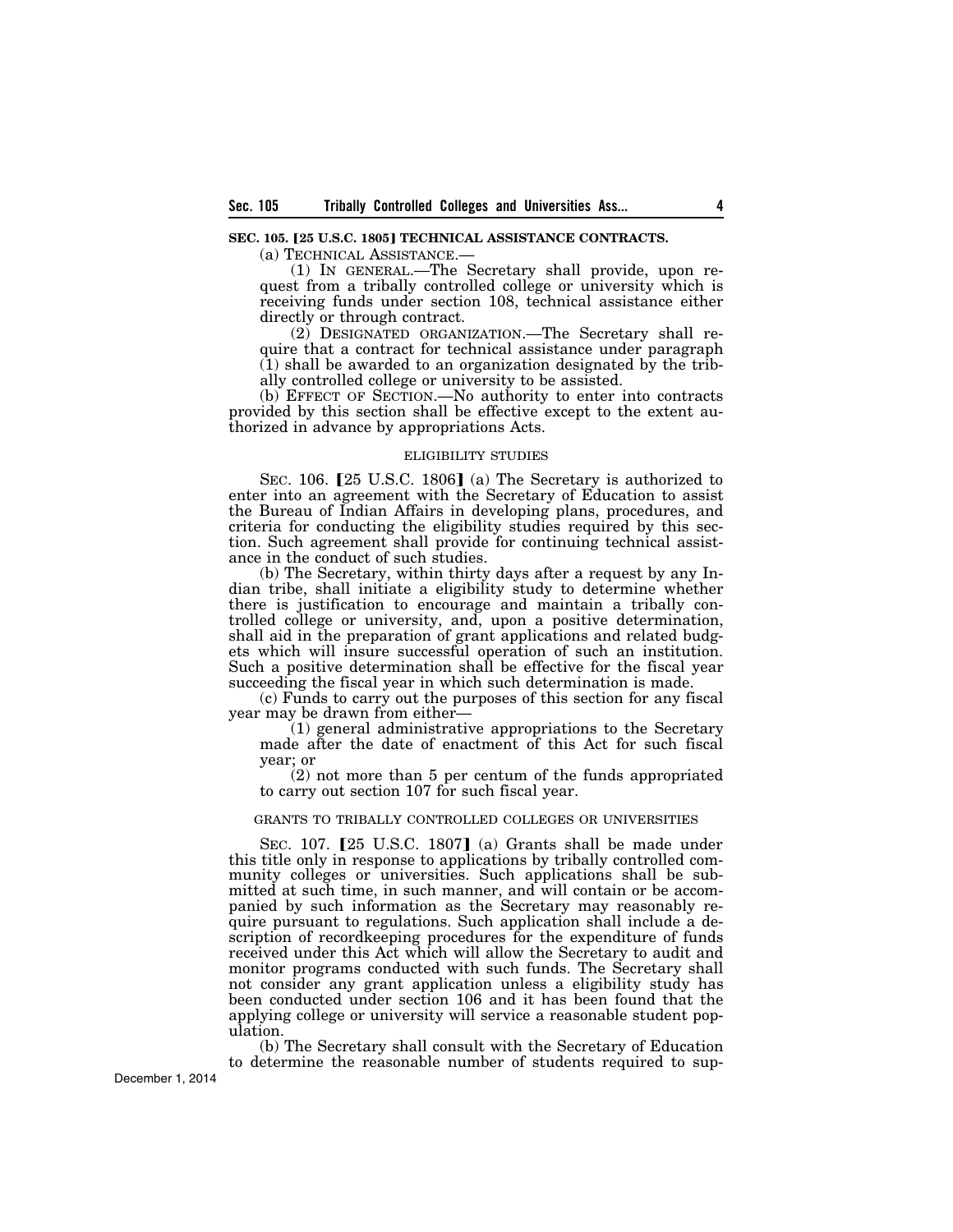port a tribally controlled college or university. Consideration shall be given to such factors as tribal and cultural differences, isolation, the presence of alternate education sources, and proposed curriculum.

(c) Priority in grants shall be given to institutions which are operating on the date of enactment of this Act and which have a history of service to the Indian people. In the first year for which funds are appropriated to carry out this section, the number of grants shall be limited to not less than eight nor more than fifteen.

(d) In making grants pursuant to this section, the Secretary shall, to the extent practicable, consult with national Indian organizations and with tribal governments chartering the institutions being considered.

## AMOUNT OF GRANTS

SEC. 108. [25 U.S.C. 1808] (a) REQUIREMENT.-

(1) IN GENERAL.—Except as provided in paragraph (2) and section 111, the Secretary shall, subject to appropriations, grant for each academic year to each tribally controlled college or university having an application approved by the Secretary an amount equal to the product obtained by multiplying—

(A) the Indian student count at such college or university during the academic year preceding the academic year for which such funds are being made available, as determined by the Secretary in accordance with section  $2(a)(8)$ ; and

(B) \$8,000, as adjusted annually for inflation.

(2) EXCEPTION.—The amount of a grant under paragraph (1) shall not exceed an amount equal to the total cost of the education program provided by the applicable tribally controlled college or university.

 $(b)(1)$  The Secretary shall make payments, pursuant to grants under this Act, of not less than 95 percent of the funds available for allotment by October 15 or no later than 14 days after appropriations become available, with a payment equal to the remainder of any grant to which a grantee is entitled to be made no later than January 1 of each fiscal year.

(2) Notwithstanding any other provision of law, the Secretary shall not, in disbursing funds provided under this title, use any method of payment which was not used during fiscal year 1987 in the disbursement of funds provided under this title.

(3)(A) Notwithstanding any provision of law other than subparagraph (B), any interest or investment income that accrues on any funds provided under this title after such funds are paid to the tribally controlled college or university and before such funds are expended for the purpose for which such funds were provided under this title shall be the property of the tribally controlled college or university and shall not be taken into account by any officer or employee of the Federal Government in determining whether to provide assistance, or the amount of assistance, to the tribally controlled college or university under any provision of Federal law.

(B) All interest or investment income described in subparagraph (A) shall be expended by the tribally controlled college or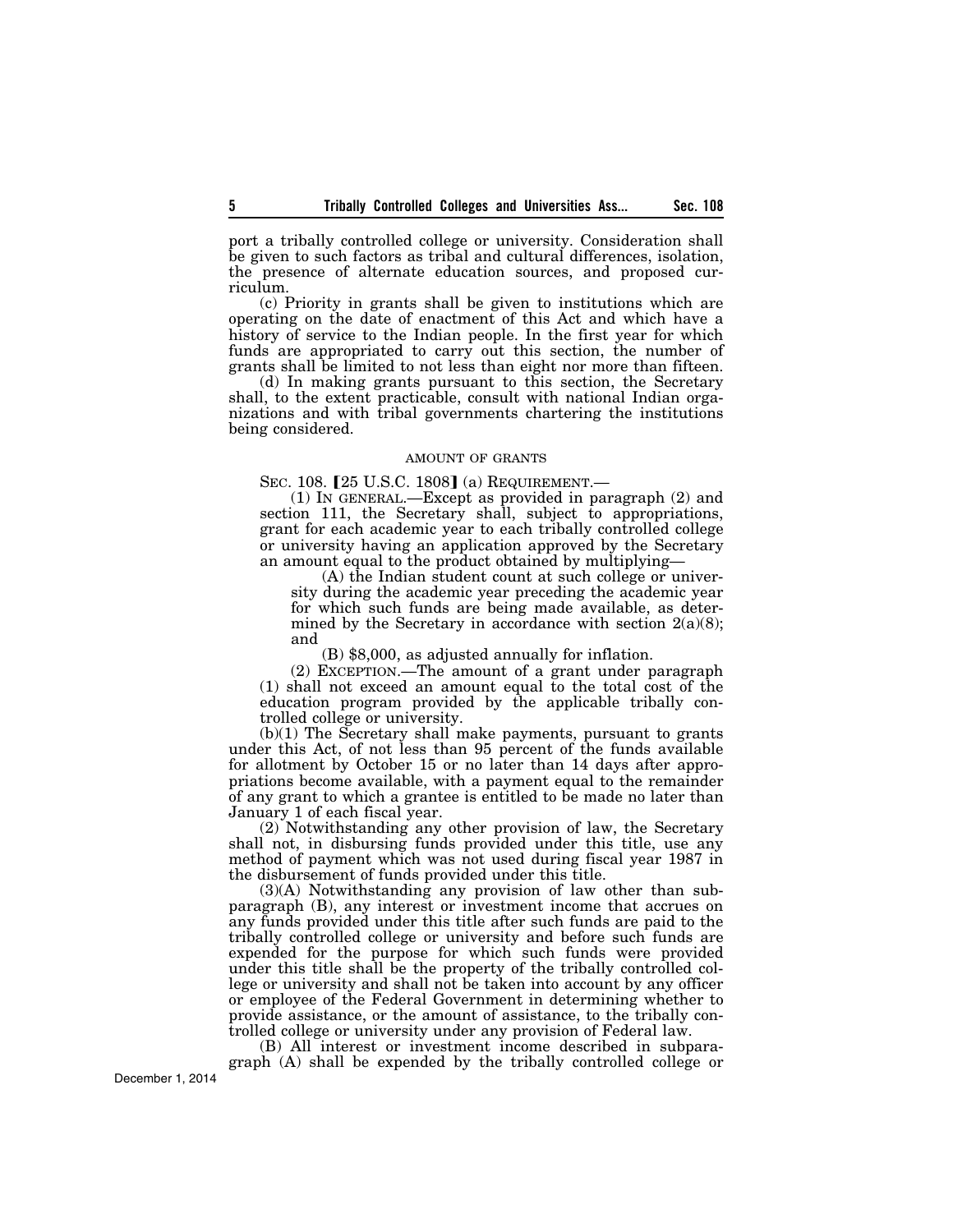university by no later than the close of the fiscal year succeeding the fiscal year in which such interest or investment income accrues.

(4) Funds provided under this title may only be invested by the tribally controlled college or university in obligations of the United States or in obligations or securities that are guaranteed or insured by the United States.

(c)(1) Each institution receiving payments under this title shall annually provide to the Secretary an accurate and detailed accounting of its operating and maintenance expenses and such other information concerning costs as the Secretary may request.

(2) The Secretary shall, in consultation with the National Center for Education Statistics, establish a data collection system for the purpose of obtaining accurate information with respect to the needs and costs of operation and maintenance of tribally controlled colleges or universities.

(d) Nothing in this section shall be construed as interfering with, or suspending the obligation of the Bureau for, the implementation of all legislative provisions enacted prior to April 28, 1988, specifically including those of Public Law 98–192.

## EFFECT ON OTHER PROGRAMS

SEC. 109.  $[25 \text{ U.S.C. } 1809]$  (a) Except as specifically provided in this title, eligibility for assistance under this title shall not, by itself, preclude the eligibility of any tribally controlled college or university to receive Federal financial assistance under any program authorized under the Higher Education Act of 1965 or any other applicable program for the benefit of institutions of higher education, community colleges, or postsecondary educational institutions.

(b)(1) The amount of any grant for which tribally controlled colleges or universities are eligible under section 108 shall not be altered because of funds allocated to any such colleges or universities from funds appropriated under the Act of November 2, 1921 (42 Stat. 208; 25 U.S.C. 13).

(2) No tribally controlled college or university shall be denied funds appropriated under such Act of November 2, 1921, because of the funds it receives under this Act.

(3) No tribally controlled college or university for which a tribe has designated a portion of the funds appropriated for the tribe from funds appropriated under the Act of November 2, 1921 (42 Stat. 208; 25 U.S.C. 13) may be denied a contract for such portion under the Indian Self-Determination and Education Assistance Act (25 U.S.C. 450 et seq.) (except as provided in that Act), or denied appropriate contract support to administer such portion of the appropriated funds.

(c) For the purposes of sections  $312(2)(A)(i)$  and  $322(a)(2)(A)(i)$ of the Higher Education Act of 1965, any Indian student who receives a student assistance grant from the Bureau of Indian Affairs for postsecondary education shall be deemed to have received such assistance under subpart 1 of part A of title IV of such Act.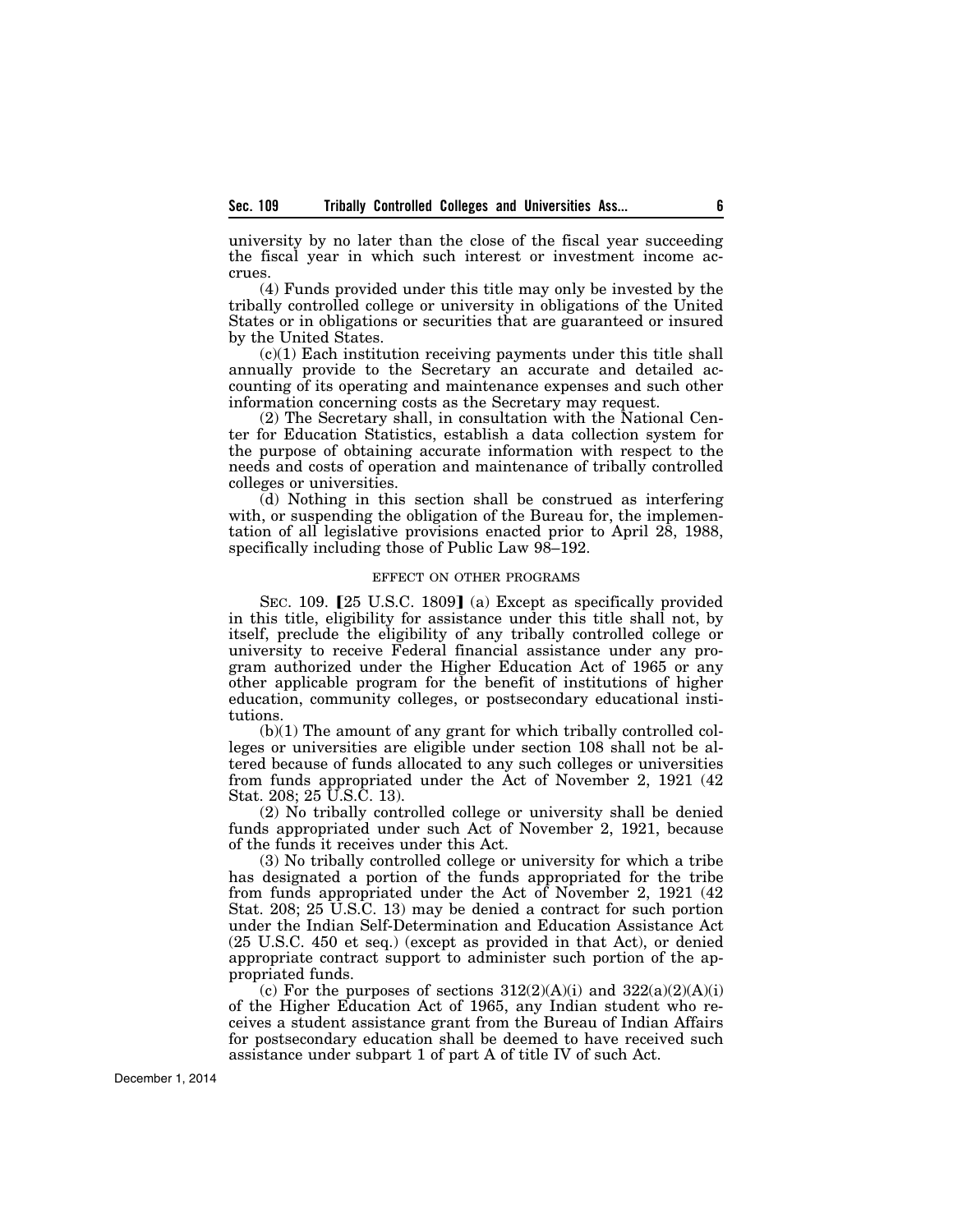$(c)^1$  Notwithstanding any other provision of law, funds provided under this title to the tribally controlled college or university may be treated as non-Federal law which requires that non-Federal or private funds of the college or university be used in a project or for a specific purpose.

## APPROPRIATION AUTHORIZATION

SEC. 110.  $[25 \text{ U.S.C. } 1810]$  (a)(1) There is authorized to be appropriated, for the purpose of carrying out section 105, \$3,200,000 for fiscal year 2009 and such sums as may be necessary for each of the five succeeding fiscal years.

(2) There is authorized to be appropriated for the purpose of carrying out section 107, such sums as may be necessary for fiscal year 2009 and such sums as may be necessary for each of the five succeeding fiscal years.

(3) There is authorized to be appropriated for the purpose of carrying out sections  $112(b)$  and  $113$ , such sums as may be necessary for fiscal year 2009 and such sums as may be necessary for each of the five succeeding fiscal years.

(4) Funds appropriated pursuant to the authorizations under this section for the fiscal year 2009 and for each of the five succeeding fiscal years shall be transferred by the Secretary of the Treasury through the most expeditious method available, with each of the tribally controlled colleges or universities being designated as its own certifying agency.

(b)(1) For the purpose of affording adequate notice of funding available under this Act, amounts appropriated in an appropriation Act for any fiscal year to carry out this Act shall become available for obligation on July 1 of that fiscal year and shall remain available until September 30 of the succeeding fiscal year.

(2) In order to effect a transition to the forward funding method of timing appropriation action described in paragraph (1), there are authorized to be appropriated, in an appropriation Act or Acts for the same fiscal year, two separate appropriations to carry out this Act, the first of which shall not be subject to paragraph (1).

## GRANT ADJUSTMENTS

SEC. 111.  $[25 \text{ U.S.C. } 1811]$  (a)(1) If the sums appropriated for any fiscal year pursuant to section  $110(a)(2)$  for grants under section 107 are not sufficient to pay in full the total amount which approved applicants are eligible to receive under such section for such fiscal year—

(A) the Secretary shall first allocate to each such applicant which received funds under section 107 for the preceding fiscal year an amount equal to 95 percent of the payment received by such applicant under section 108;

(B) the Secretary shall next allocate to applicants who did not receive funds under such section for the preceding fiscal year an amount equal to 100 per centum of the product of—

<sup>&</sup>lt;sup>1</sup>So in law. Section 901(e) of Public Law 105–244 (Oct. 7,1998; 112 Stat. 1829), redesignated subsection (d) as subsection (c). Therefore, there are two subsections designated as subsection (c).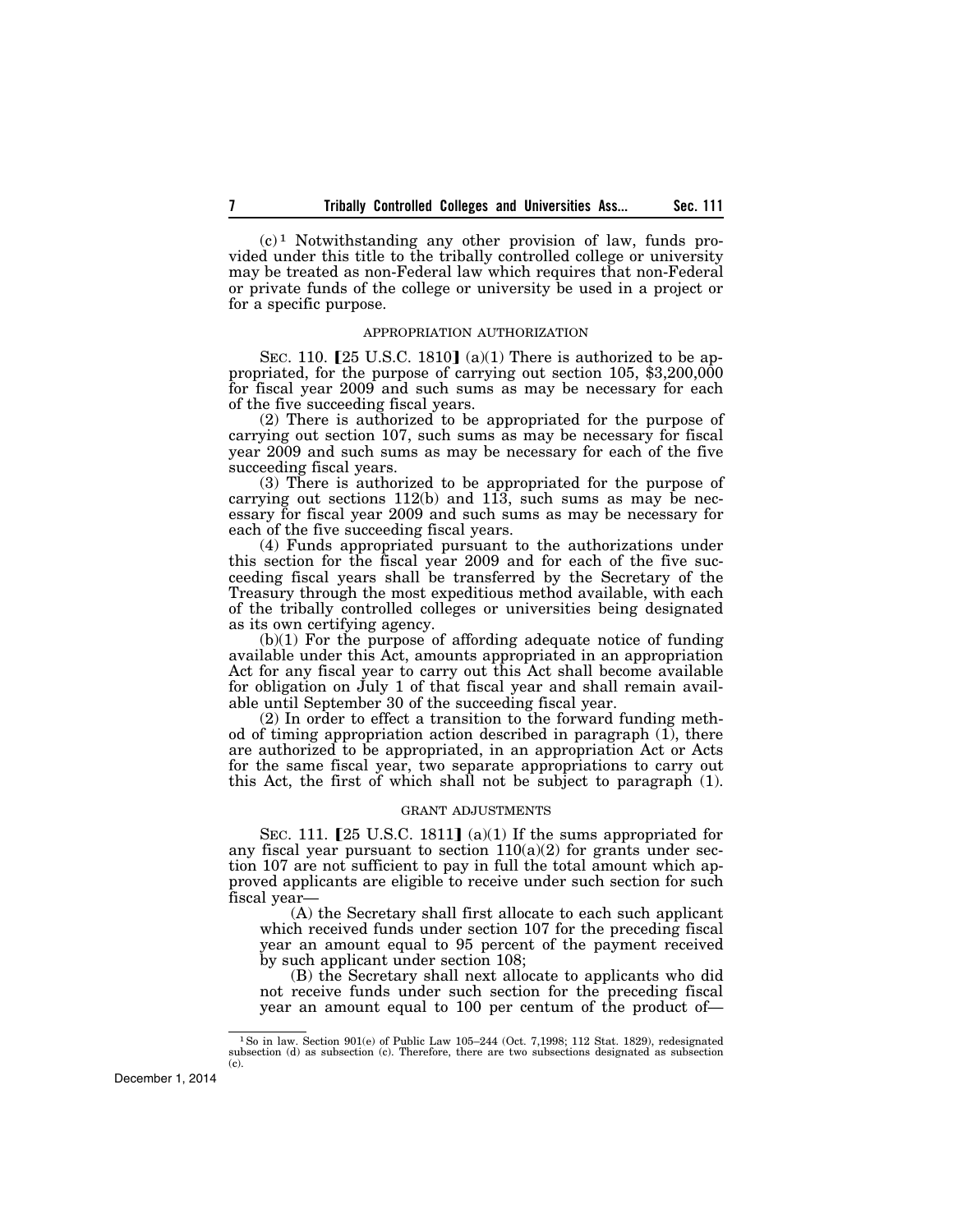(i) the per capita payment for the preceding fiscal year; and

(ii) the applicant's projected Indian student count for the academic year for which payment is being made;

in the order in which such applicants have qualified for assistance in accordance with such section so that no amount shall be allocated to a later qualified applicant until each earlier qualified applicant is allocated an amount equal to such product; and

(C) if additional funds remain after making the allocations required by subparagraphs (A) and (B), the Secretary shall allocate such funds by—

(i) ratably increasing the amounts of the grants determined under subparagraph (A) until such grants are equal to 100 per centum of the product described in such subparagraph; and

(ii) then ratably increasing the amounts of both (I) the grants determined under subparagraph (A), as increased under clause (i) of this subparagraph, and (II) the grants determined under subparagraph (B).

(2) For purposes of paragraph (1) of this subsection, the term "per capita payment" for any fiscal year shall be determined by dividing the amount available for grants to tribally controlled colleges or universities under section 107 for such fiscal year by the sum of the Indian student counts of such colleges or universities for such fiscal year. The Secretary shall, on the basis of the most satisfactory data available, compute the Indian student count for any fiscal year for which such count was not used for the purpose of making allocations under this title.

(b)(1) If the sums appropriated for any fiscal year for grants under section 107 are not sufficient to pay in full the total amount of the grants determined pursuant to subsection  $(a)(1)(A)$ , the amount which applicants described in such subsection are eligible to receive under section 107 for such fiscal year shall be ratably reduced.

(2) If any additional funds become available for making payments under section 107 for any fiscal year to which subsection (a) or paragraph (1) of this subsection applies, such additional amounts shall be allocated by first increasing grants reduced under paragraph (1) of this subsection on the same basis as they were reduced and by then allocating the remainder in accordance with subsection (a). Sums appropriated in excess of the amount necessary to pay in full the total amounts for which applicants are eligible under section 107 shall be allocated by ratably increasing such total amounts.

(3) References in this subsection and subsection (a) to section 107 shall, with respect to fiscal year 1983, be deemed to refer to section 106 as in effect at the beginning of such fiscal year.

(c) In any fiscal year in which the amounts for which grant recipients are eligible to receive have been reduced under the first sentence of subsection (a) of this section, and in which additional funds have not been made available to pay in full the total of such amounts under the second sentence of such subsection, each grantee shall report to the Secretary any unused portion of received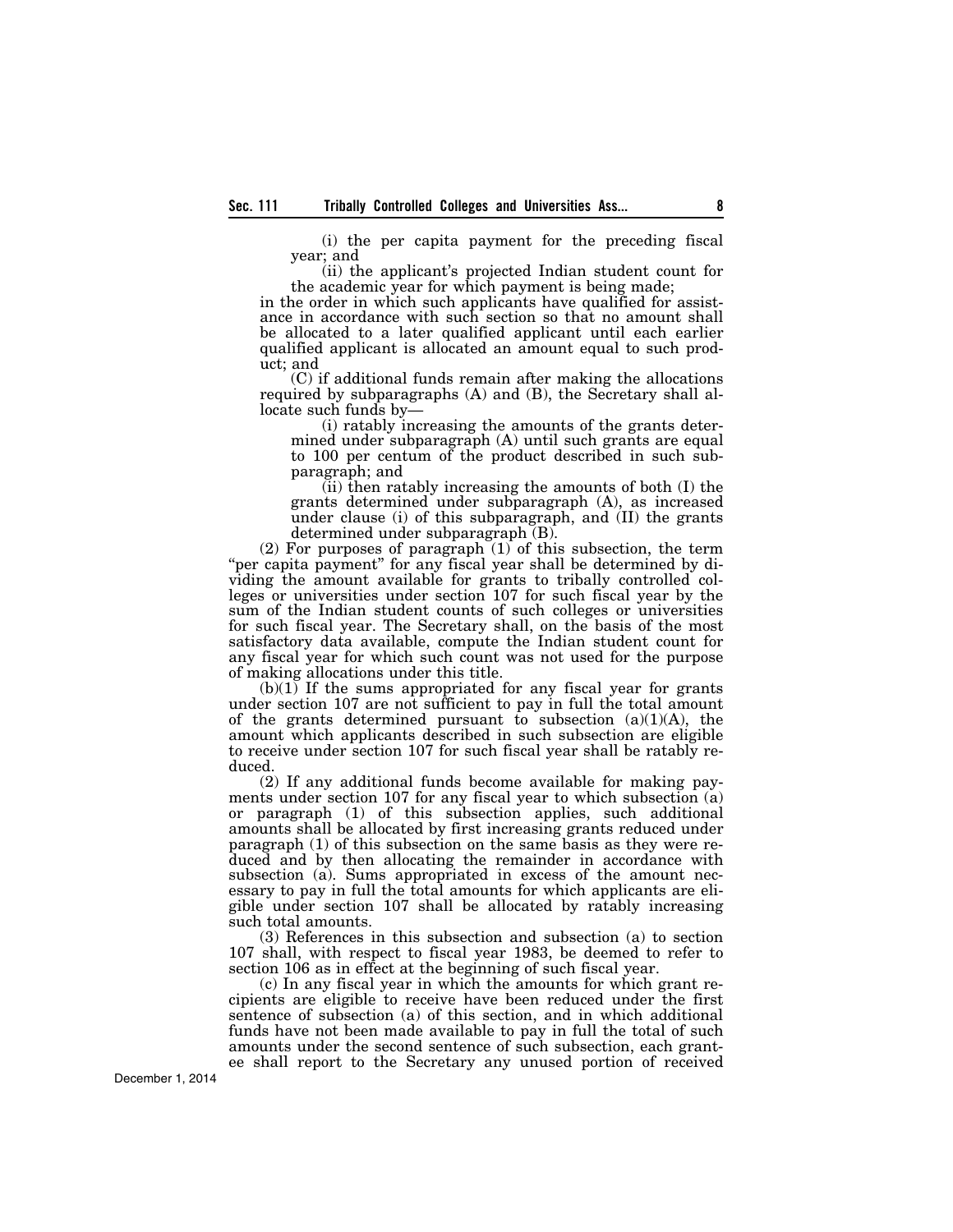funds ninety days prior to the grant expiration date. The amounts so reported by any grant recipient shall be made available for allocation to eligible grantees on a basis proportionate to the amount which is unfunded as a result of the ratable reduction, but no grant recipient shall receive, as a result of such reallocation, more than the amount provided for under section 107(a) of this title.

# REPORT ON FACILITIES

SEC. 112. [25 U.S.C. 1812] (a) The Secretary shall provide for the conduct of a study of facilities available for use by tribally controlled colleges or universities. Such study shall consider the condition of currently existing Bureau of Indian Affairs facilities which are vacant or underutilized and shall consider available alternatives for renovation, alteration, repair, and reconstruction of such facilities (including renovation, alteration, repair, and reconstruction necessary to bring such facilities into compliance with local building codes). Such study shall also identify the need for new construction. A report on the results of such study shall be submitted to the Congress not later than eighteen months after the date of enactment of the Tribally Controlled Community College Assistance Amendments of 1986. Such report shall also include an identification of property—

(1) on which structurally sound buildings suitable for use as educational facilities are located, and

(2) which is available for use by tribally controlled community colleges or universities under section 202(a)(2) of the Federal Property and Administrative Services Act of 1949 (40 U.S.C.  $483(a)(2)$  and under the Act of August 6, 1956 (70 Stat. 1057; 25 U.S.C. 443a).

(b) The Secretary, in consultation with the Bureau of Indian Affairs, shall initiate a program to conduct necessary renovations, alterations, repairs, and reconstruction identified pursuant to subsection (a) of this section.

 $(c)(1)$  The Secretary shall enter into a contract with an organization described in paragraph (2) to establish and provide on an annual basis criteria for the determination and prioritization in a consistent and equitable manner of the facilities construction and renovation needs of colleges or universities that receive funding under this Act or the Navajo Community College Act.

(2) An organization described in this section is any organization that-

(A) is eligible to receive a contract under the Indian Self-Determination and Education Assistance Act; and

(B) has demonstrated expertise in areas and issues dealing with tribally controlled colleges or universities.

(3) The Secretary shall include the priority list established pursuant to this subsection in the budget submitted annually to the Congress.

(d) For the purposes of this section, the term ''reconstruction'' has the meaning provided in the first sentence of subparagraph (B) of section 742(2) of the Higher Education Act of 1965 (20 U.S.C.  $1132e-1(2)(B)$ ).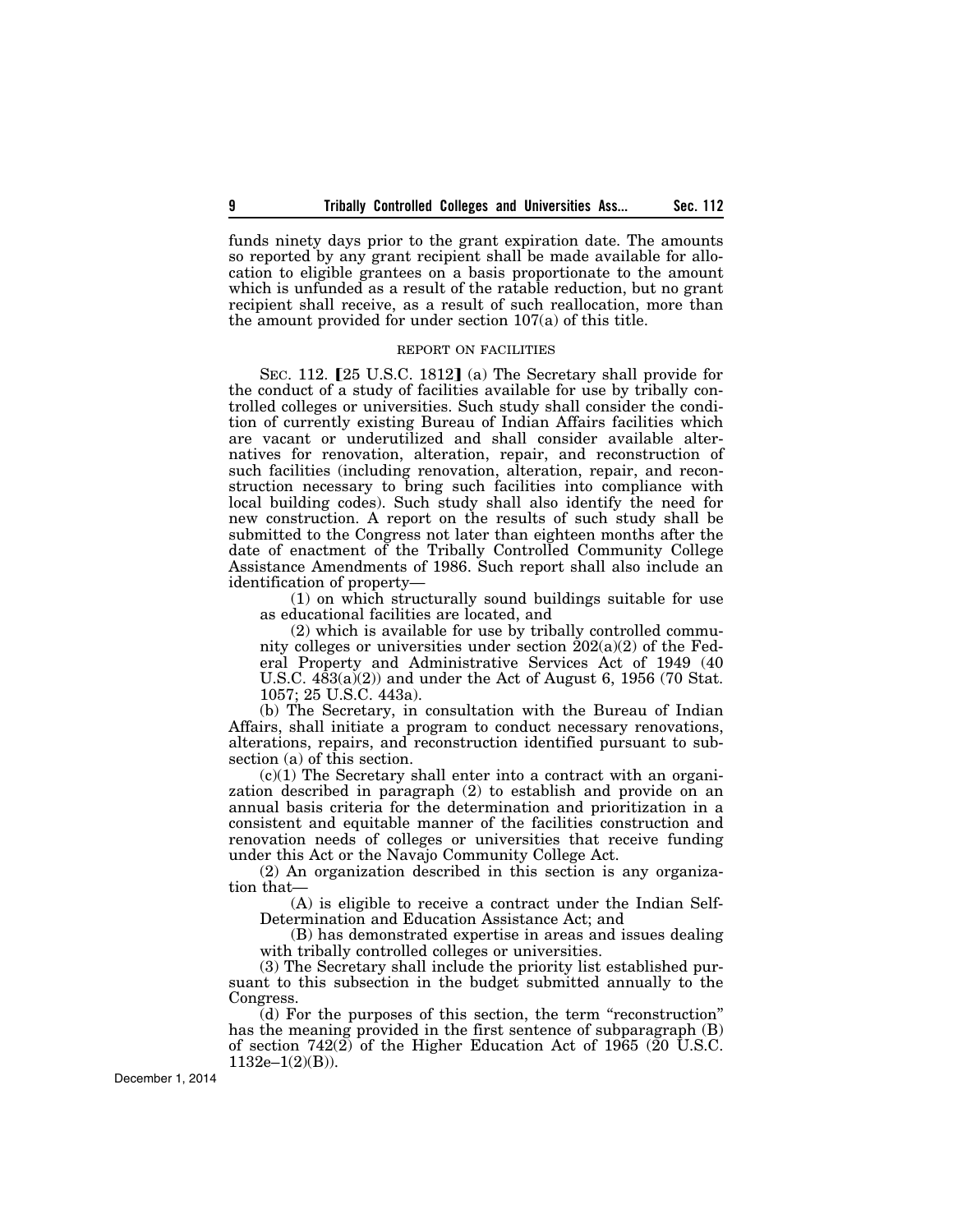#### CONSTRUCTION OF NEW FACILITIES

SEC. 113.  $[25 \text{ U.S.C. } 1813]$  (a) With respect to any tribally controlled college or university for which the report of the Administrator of General Services under section 112(a) of this Act identifies a need for new construction, the Secretary shall, subject to appropriations and on the basis of an application submitted in accordance with such requirements as the Secretary may prescribe by regulation, provide grants for such construction in accordance with this section.

(b) In order to be eligible for a grant under this section, a tribally controlled college or university—

(1) must be a current recipient of grants under section 105 or 107, and

(2) must be accredited by a nationally recognized accrediting agency listed by the Secretary of Education pursuant to the last sentence of section 101 of the Higher Education Act of 1965, except that such requirement may be waived if the Secretary determines that there is a reasonable expectation that such college or university will be fully accredited within eighteen months. In any case where such a waiver is granted, grants under this section shall be available only for planning and development of proposals for construction.

 $(c)(1)$  Except as provided in paragraph  $(2)$ , grants for construction under this section shall not exceed 80 per centum of the cost of such construction, except that no tribally controlled college or university shall be required to expend more than \$400,000 in fulfillment of the remaining 20 per centum. For the purpose of providing its required portion of the cost of such construction, a tribally controlled college or university may use funds provided under the Act of November 2, 1921 (25 U.S.C. 13), popularly referred to as the Snyder Act.

(2) The Secretary may waive, in whole or in part, the requirements of paragraph (1) in the case of any tribally controlled college or university which demonstrates that neither such college or university nor the tribal government with which it is affiliated have sufficient resources to comply with such requirements. The Secretary shall base a decision on whether to grant such a waiver solely on the basis of the following factors: (A) tribal population; (B) potential student population; (C) the rate of unemployment among tribal members;  $(D)$  tribal financial resources; and  $(E)$  other factors alleged by the college or university to have a bearing on the availability of resources for compliance with the requirements of paragraph (1) and which may include the educational attainment of tribal members.

(d) If, within twenty years after completion of construction of a facility which has been constructed in whole or in part with a grant made available under this section—

(1) the facility ceases to be used by the applicant in a public or nonprofit capacity as an academic facility, unless the Secretary determines that there is good cause for releasing the institution from this obligation, and

(2) the tribe with which the applicant is affiliated fails to use the facility for a public purpose approved by the tribal gov-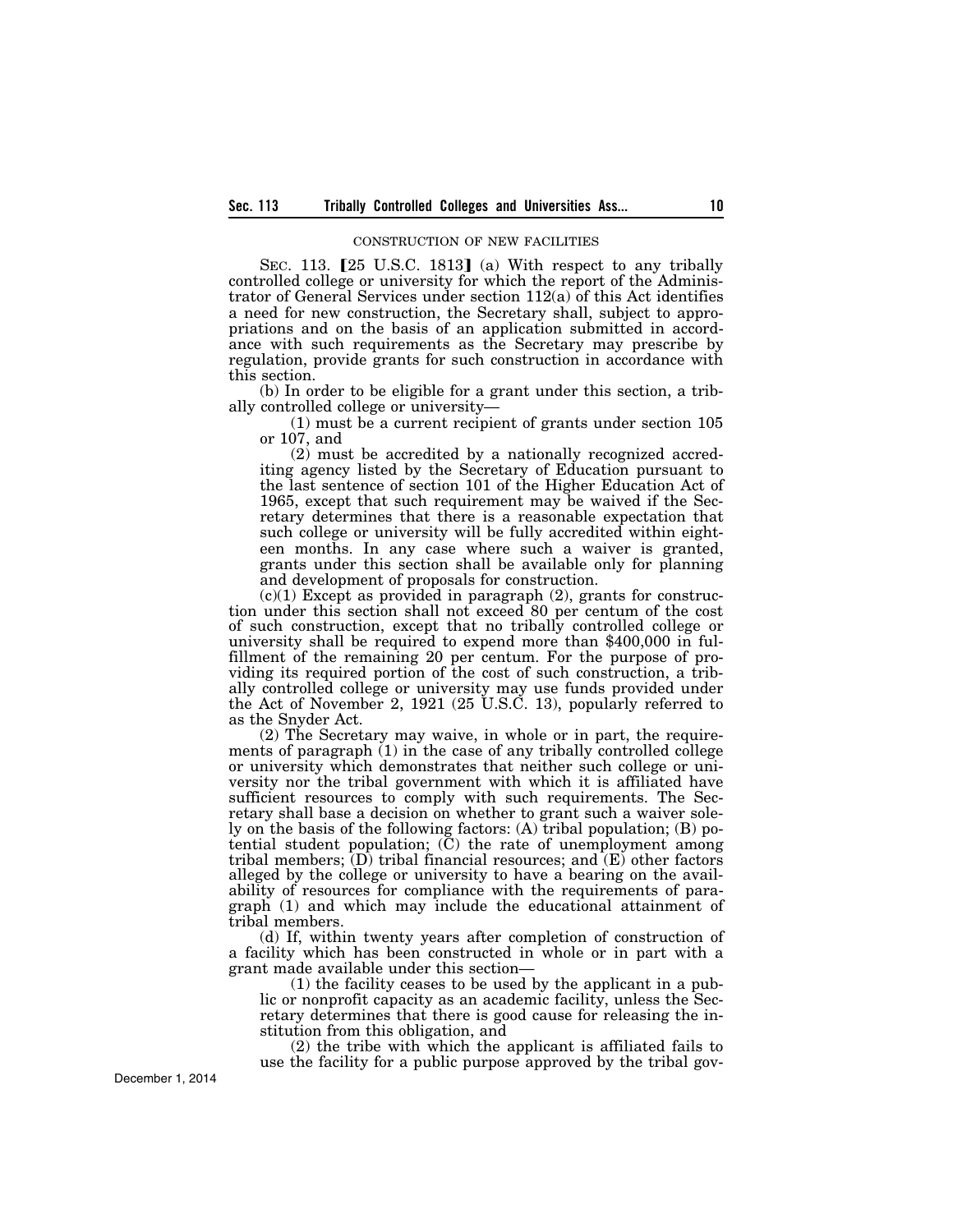ernment in futherance of the general welfare of the community served by the tribal government,

title to the facility shall vest in the United States and the applicant (or such tribe if such tribe is the successor in title to the facility) shall be entitled to recover from the United States an amount which bears the same ratio to the present value of the facility as the amount of the applicant's contribution (excluding any funds provided under the Act of November 2, 1921 (25 U.S.C. 13)) bore to the original cost of the facility. Such value shall be determined by agreement of the parties or by action brought in the United States district court for the district in which such facility is located.

(e) No construction assisted with funds under this section shall be used for religious worship or a sectarian activity or for a school or department of divinity.

(f) For the purposes of this section—

(1) the term ''construction'' includes reconstruction or renovation (as such terms are defined in the first sentence of subparagraph (B) of section 742(2) of the Higher Education Act of  $1965 (20$  U.S.C.  $1132e-1(2)(B))$ ; and

(2) the term ''academic facilities'' has the meaning provided such term under section 742(1) of the Higher Education Act of 1965 (20 U.S.C. 1132e–1(1)).

#### MISCELLANEOUS PROVISIONS

SEC. 114.  $[25 \text{ U.S.C. } 1814]$  (a) The Navajo Tribe shall not be eligible to participate under the provisions of this title.

(b)(1) The Secretary shall not provide any funds to any institution which denies admission to any Indian student because such individual is not a member of a specific Indian tribe, or which denies admission to any Indian student because such individual is a member of a specific tribe.

(2) The Secretary shall take steps to recover any unexpended and unobligated funds provided under this title held by an institution determined to be in violation of paragraph (1).

### RULES AND REGULATIONS 2

SEC. 115.  $[25 \text{ U.S.C. } 1815]$  (a) Within four months from the date of enactment of this Act, the Secretary shall, to the extent practicable, consult with national Indian organizations to consider and formulate appropriate rules and regulations for the conduct of the grant program established by this title.

(b) Within six months from the date of enactment of this Act, the Secretary shall publish proposed rules and regulations in the Federal Register for the purpose of receiving comments from interested parties.

(c) Within ten months from the date of enactment of this Act, the Secretary shall promulgate rules and regulations for the conduct of the grant program established by this title.

<sup>2</sup>Public Law 98–192 (97 Stat. 1343), which reauthorized and amended the Act, included the following section:

<sup>&#</sup>x27;' SEC. 15. In promulgating regulations to implement the amendments made by this Act, the Secretary of the Interior shall consult with tribally controlled community colleges.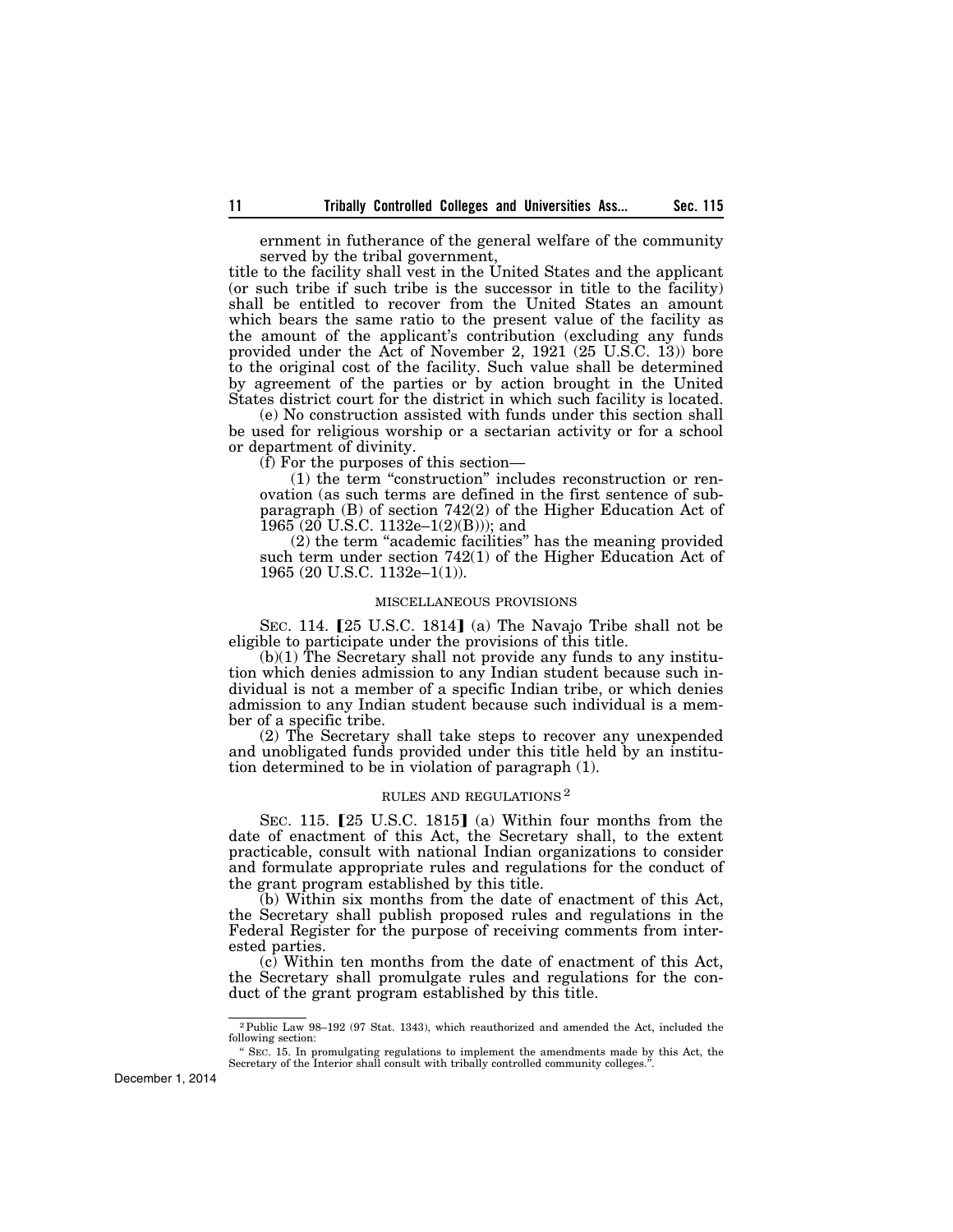(d) Funds to carry out the purposes of this section may be drawn from general administrative appropriations to the Secretary made after the date of enactment of this Act.

\* \* \* \* \* \* \*

# TITLE III—TRIBALLY CONTROLLED COLLEGE OR UNIVERSITY ENDOWMENT PROGRAM

## PURPOSE

SEC. 301. [25 U.S.C. 1831] It is the purpose of this title to provide grants for the encouragement of endowment funds for the operation and improvement of tribally controlled colleges or universities.

#### ESTABLISHMENT OF PROGRAM; PROGRAM AGREEMENTS

SEC. 302.  $[25 \text{ U.S.C. } 1832]$  (a) From the amount appropriated pursuant to section 306, the Secretary shall establish a program of making endowment grants to tribally controlled colleges or universities which are current recipients of assistance under section 107 of this Act or under section 3 of the Navajo Community College Act. No such college or university shall be ineligible for such a grant for a fiscal year by reason of the receipt of such a grant for a preceding fiscal year, but no such college or university shall be eligible for such a grant for a fiscal year if such college or university has been awarded a grant under section 331 of the Higher Education Act of 1965 for such fiscal year.

(b) No grant for the establishment of an endowment fund by a tribally controlled college or university shall be made unless such college or university enters into an agreement with the Secretary which—

(1) provides for the investment and maintenance of a trust fund, the corpus and earnings of which shall be invested in the same manner as funds are invested under paragraph (2) of section 331(c) of the Higher Education Act of 1965, except that for purposes of this paragraph, the term "trust fund" means a fund established by an institution of higher education or by a foundation that is exempt from taxation and is maintained for the purpose of generating income for the support of the institution, and may include real estate;

(2) provides for the deposit in such trust fund of—

(A) any Federal capital contributions made from funds appropriated under section 306;

(B) a capital contribution by such college or university in an amount (or of a value) equal to half of the amount of each Federal capital contribution; and

(C) any earnings of the funds so deposited;

(3) provides that such funds will be deposited in such a manner as to insure the accumulation of interest thereon at a rate not less than that generally available for similar funds deposited at the banking or savings institution for the same period or periods of time;

(4) provides that, if at any time such college or university withdraws any capital contribution made by that college or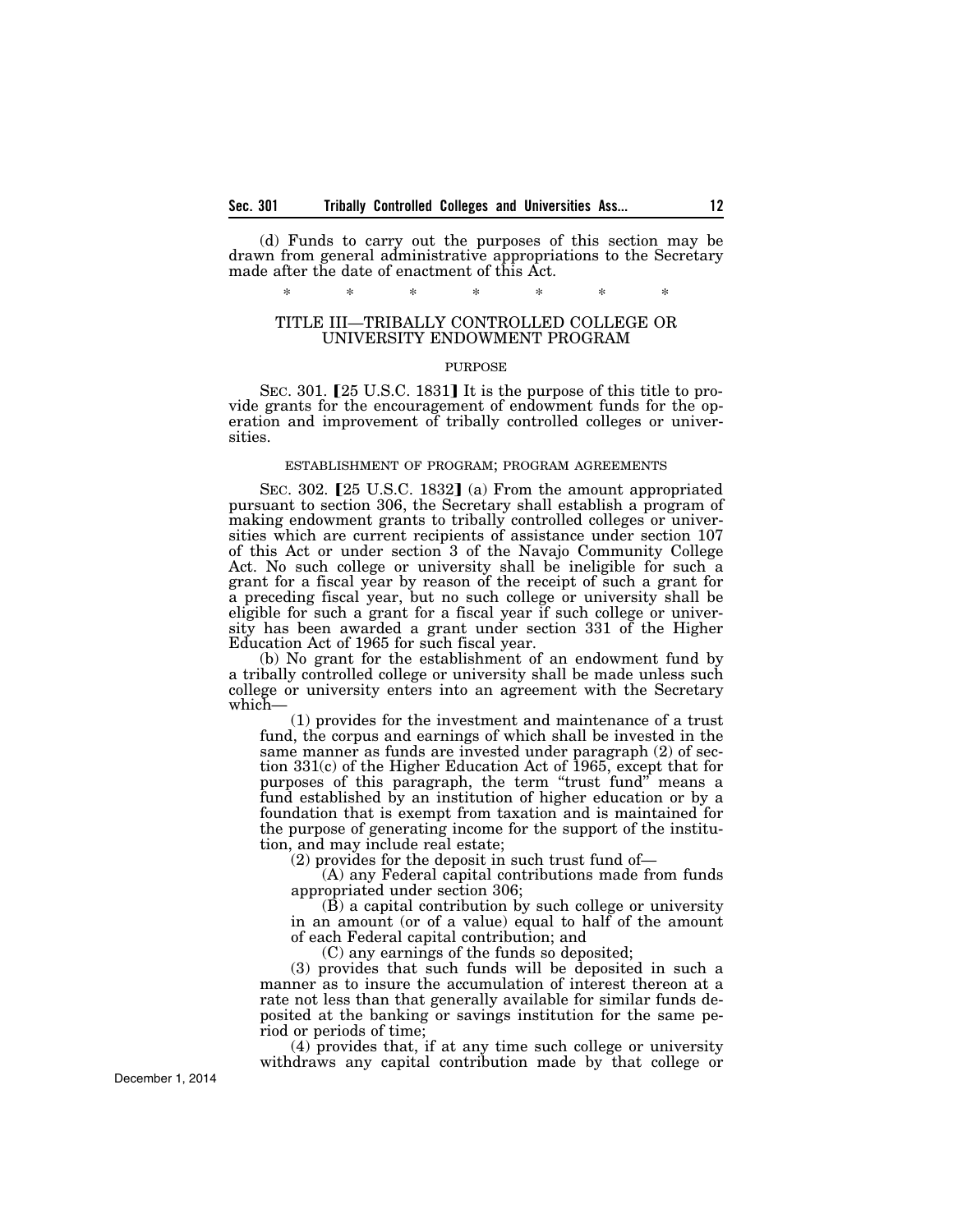university, an amount of Federal capital contribution equal to twice the amount of (or value of) such withdrawal shall be withdrawn and returned to the Secretary for reallocation to other colleges or universities;

(5) provides that no part of the net earnings of such trust fund will inure to the benefit of any private person; and

(6) includes such other provisions as may be necessary to protect the financial interest of the United States and promote the purpose of this title and as are agreed to by the Secretary and the college or university, including a description of recordkeeping procedures for the expenditure of accumulated interest which will allow the Secretary to audit and monitor programs and activities conducted with such interest.

#### USE OF FUNDS

SEC. 303. [25 U.S.C. 1833] Interest deposited, pursuant to section 302(b)(2)(C), in the trust fund of any tribally controlled college or university may be periodically withdrawn and used, at the discretion of such college or university, to defray any expenses associated with the operation of such college or university, including expense of operations and maintenance, administration, academic and support personnel, community and student services programs, and technical assistance.

## COMPLIANCE WITH MATCHING REQUIREMENT

SEC. 304. [25 U.S.C. 1834] For the purpose of complying with the contribution requirement of section  $\hat{302}(\hat{b})(2)(B)$ , a tribally controlled college or university may use funds which are available from any private or tribal source. Any real or personal property received by a tribally controlled college or university as a donation or gift on or after the date of the enactment of this sentence may, to the extent of its fair market value as determined by the Secretary, be used by such college or university as its contribution pursuant to section  $302(b)(2)(B)$ , or as part of such contribution, as the case may be. In any case in which any such real or personal property so used is thereafter sold or otherwise disposed of by such college or university, the proceeds therefrom shall be deposited pursuant to section  $302(b)(2)(B)$  but shall not again be considered for Federal capital contribution purposes.

#### ALLOCATION OF FUNDS

SEC. 305.  $[25 \text{ U.S.C. } 1835]$  (a) From the amount appropriated pursuant to section 306, the Secretary shall allocate to each tribally controlled college or university which is eligible for an endowment grant under this title an amount for a Federal capital contribution equal to twice the value of the property or the amount which such college or university demonstrates has been placed within the control of, or irrevocably committed to the use of, the college or university and is available for deposit as a capital contribution of that college or university in accordance with section  $302(b)(2)(B)$ , except that the maximum amount which may be so allocated to any such college or university for any fiscal year shall not exceed \$750,000.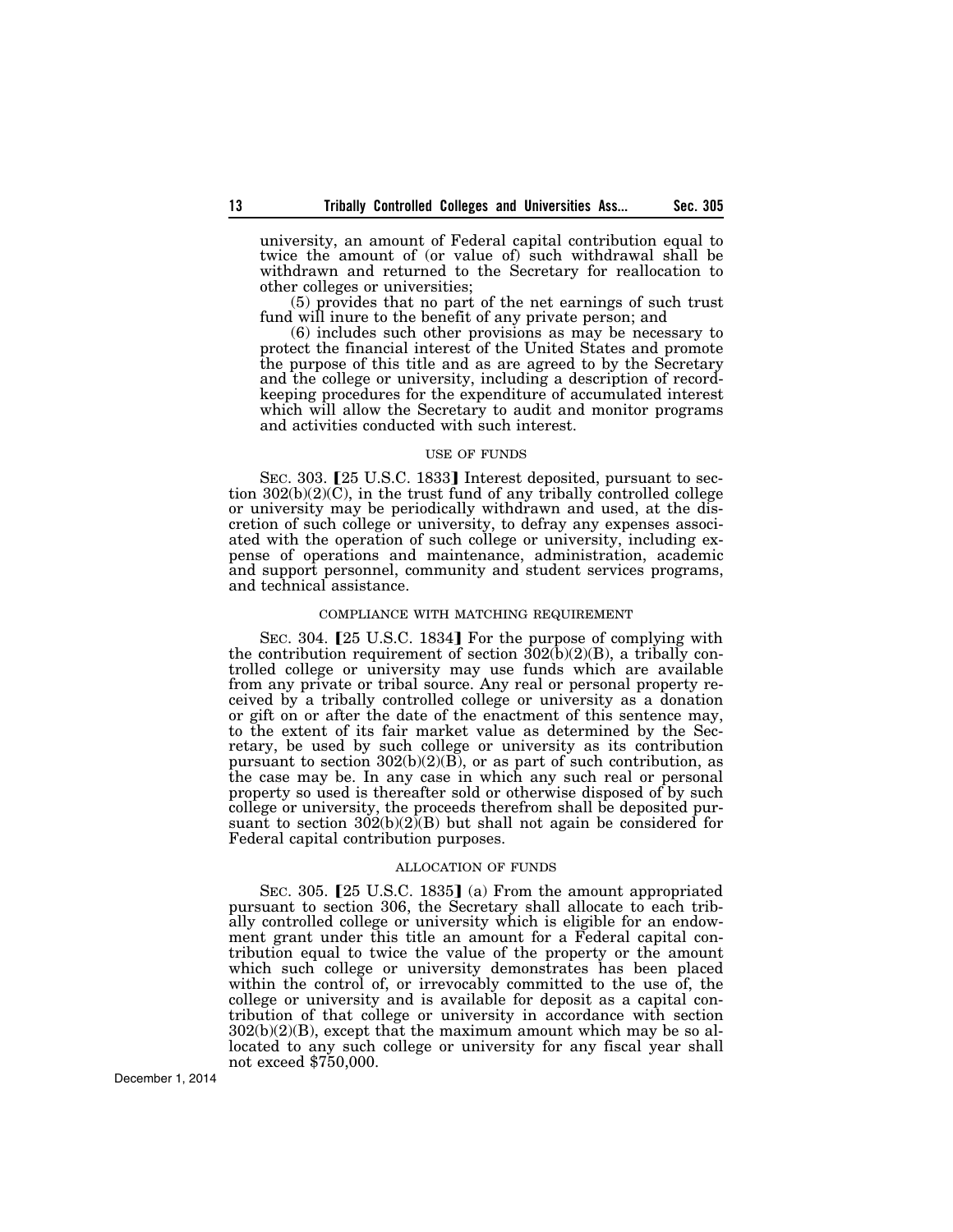(b) If for any fiscal year the amount appropriated pursuant to section 306 is not sufficient to allocate to each tribally controlled college or university an amount equal to twice the value of the property or the amount demonstrated by such college or university pursuant to subsection (a), then the amount of the allocation to each such college or university shall be ratably reduced.

#### AUTHORIZATION OF APPROPRIATIONS

SEC. 306.  $[25 \text{ U.S.C. } 1836]$  (a) There are authorized to be appropriated to carry out the provisions of this title, \$10,000,000 for fiscal year 2009 and such sums as may be necessary for each of the five succeeding fiscal years.

(b) Any funds appropriated pursuant to subsection (a) are authorized to remain available until expended.

# TITLE IV—TRIBAL ECONOMIC DEVELOPMENT

#### **SEC. 401.** ø**25 U.S.C. 1801 note**¿ **SHORT TITLE.**

This title may be cited as the ''Tribal Economic Development and Technology Related Education Assistance Act of 1990''.

## **SEC. 402. [25 U.S.C. 1851] GRANTS AUTHORIZED.**

(a) GENERAL AUTHORITY.—The Secretary is authorized, subject to the availability of appropriations, to make grants to tribally controlled colleges or universities which receive grants under either this Act or the Navajo Community College Act for the establishment and support of tribal economic development and education institutes. Each program conducted with assistance under a grant under this subsection shall include at least the following activities:

(1) Determination of the economic development needs and potential of the Indian tribes involved in the program, including agriculture and natural resource needs.

(2) Development of consistent courses of instruction to prepare postsecondary students, tribal officials and others to meet the needs defined under paragraph (1). The development of such courses may be coordinated with secondary institutions to the extent practicable.

(3) The conduct of vocational courses, including administrative expenses and student support services.

(4) Technical assistance and training to Federal, tribal and community officials and business managers and planners deemed necessary by the institution to enable full implementation of, and benefits to be derived from, the program developed under paragraph (1).

(5) Clearinghouse activities encouraging the coordination of, and providing a point for the coordination of, all vocational activities (and academically related training) serving all students of the Indian tribe involved in the grant.

(6) The evaluation of such grants and their effect on the needs developed under paragraph (1) and tribal economic selfsufficiency.

(b) AMOUNT AND DURATION.—The grants shall be of such amount and duration as to afford the greatest opportunity for success and the generation of relevant data.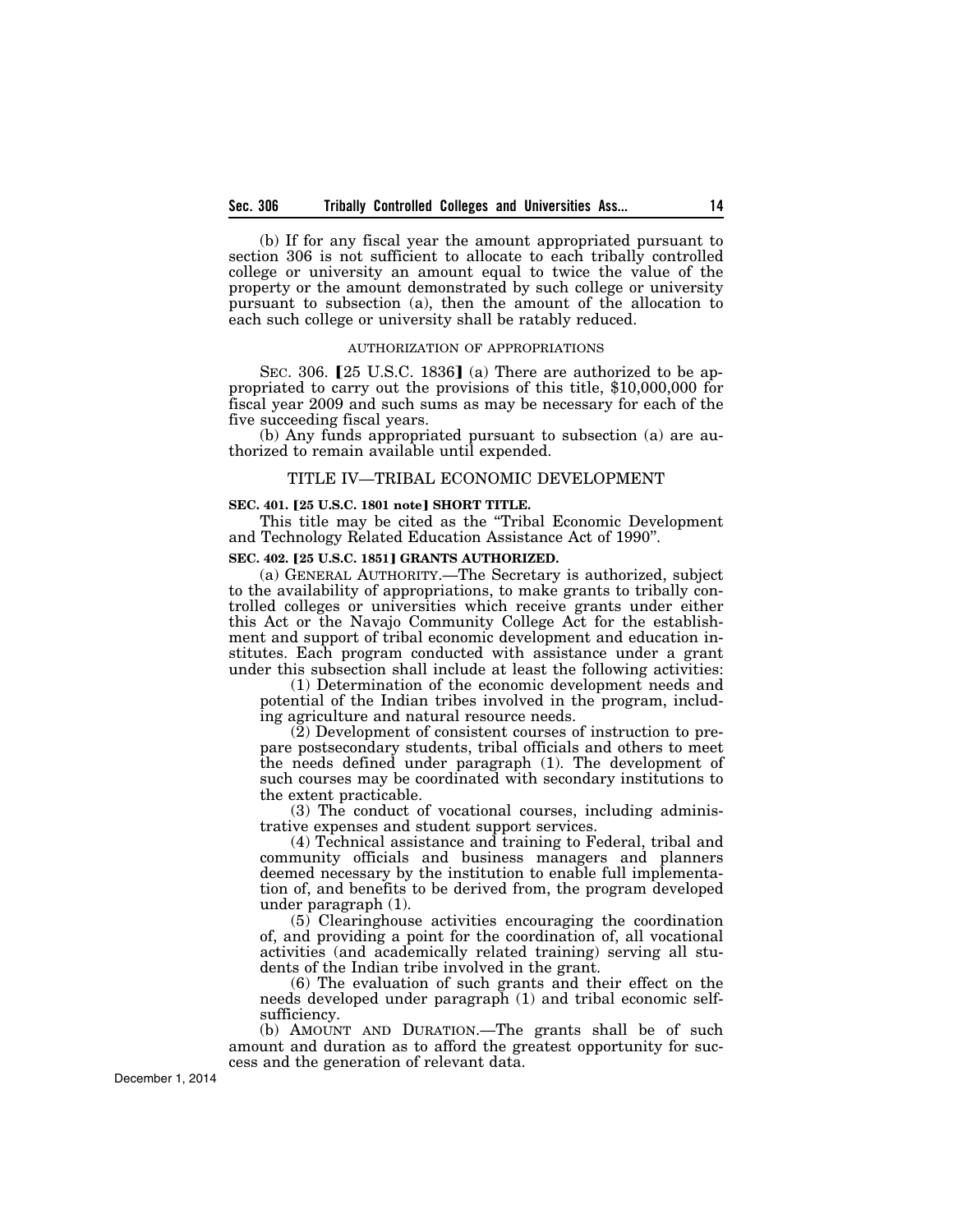(c) APPLICATIONS.—Institutions which receive funds under other titles of this Act or the Navajo Community College Act may apply for grants under this title either individually or as consortia. Each applicant shall act in cooperation with an Indian tribe or tribes in developing and implementing a grant under this part.

# **SEC. 403. [25 U.S.C. 1852] AUTHORIZATION OF APPROPRIATIONS.**

There are authorized to be appropriated for grants under this title, such sums as may be necessary for fiscal year 2009 and such sums as may be necessary for each of the five succeeding fiscal years.

# **TITLE V—TRIBALLY CONTROLLED POSTSECONDARY CAREER AND TECH-NICAL INSTITUTIONS**

# **SEC. 501. [25 U.S.C. 1861] DEFINITION OF TRIBALLY CONTROLLED** POSTSECONDARY CAREER AND TECHNICAL INSTITUTION.

In this title, the term ''tribally controlled postsecondary career and technical institution'' has the meaning given the term in section 3 of the Carl D. Perkins Career and Technical Education Act of 2006 (20 U.S.C. 2302).

#### **SEC. 502. [25 U.S.C. 1862] TRIBALLY CONTROLLED POSTSECONDARY CAREER AND TECHNICAL INSTITUTIONS PROGRAM.**

(a) IN GENERAL.—Subject to the availability of appropriations, for fiscal year 2009 and each fiscal year thereafter, the Secretary shall—

(1) subject to subsection (b), select two tribally controlled postsecondary career and technical institutions to receive assistance under this title; and

(2) provide funding to the selected tribally controlled postsecondary career and technical institutions to pay the costs (including institutional support costs) of operating postsecondary career and technical education programs for Indian students at the tribally controlled postsecondary career and technical institutions.

(b) SELECTION OF CERTAIN INSTITUTIONS.—

(1) REQUIREMENT.—For each fiscal year during which the Secretary determines that a tribally controlled postsecondary career and technical institution described in paragraph (2) meets the definition referred to in section 501, the Secretary shall select that tribally controlled postsecondary career and technical institution under subsection  $(a)(1)$  to receive funding under this section.

(2) INSTITUTIONS.—The two tribally controlled postsecondary career and technical institutions referred to in paragraph (1) are—

(A) the United Tribes Technical College; and

(B) the Navajo Technical College.

(c) METHOD OF PAYMENT.—For each applicable fiscal year, the Secretary shall provide funding under this section to each tribally controlled postsecondary career and technical institution selected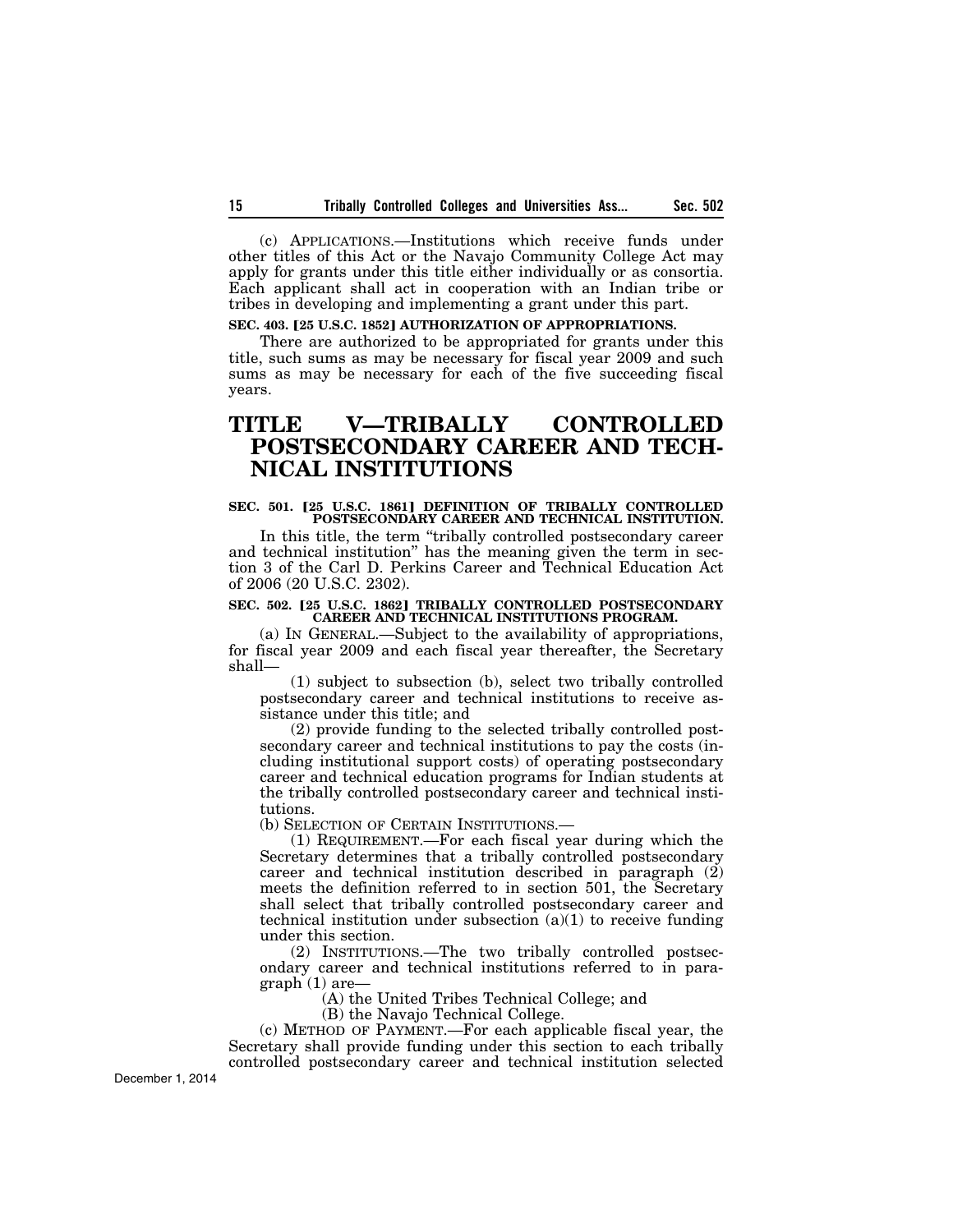for the fiscal year under subsection  $(a)(1)$  in a lump sum payment for the fiscal year.

(d) DISTRIBUTION.—

(1) IN GENERAL.—For fiscal year 2009 and each fiscal year thereafter, of amounts made available pursuant to section 504, the Secretary shall distribute to each tribally controlled postsecondary career and technical institution selected for the fiscal year under subsection  $(a)(1)$  an amount equal to the greater of—

(A) the total amount appropriated for the tribally controlled postsecondary career and technical institution for fiscal year 2006; or

(B) the total amount appropriated for the tribally controlled postsecondary career and technical institution for fiscal year 2008.

(2) EXCESS AMOUNTS.—If, for any fiscal year, the amount made available pursuant to section 504 exceeds the sum of the amounts required to be distributed under paragraph (1) to the tribally controlled postsecondary career and technical institutions selected for the fiscal year under subsection (a)(1), the Secretary shall distribute to each tribally controlled postsecondary career and technical institution selected for that fiscal year a portion of the excess amount, to be determined by—

(A) dividing the excess amount by the aggregate Indian student count (as defined in section 117(h) of the Carl D. Perkins Career and Technical Education Act of 2006 (20 U.S.C. 2327(h)) of such institutions for the prior academic year; and

(B) multiplying the quotient described in subparagraph (A) by the Indian student count of each such institution for the prior academic year.

#### **SEC. 503. [25 U.S.C. 1863] APPLICABILITY OF OTHER LAWS.**

(a) IN GENERAL.—Paragraphs (4) and (8) of subsection (a), and subsection (b), of section 2, sections 105, 108, 111, 112 and 113, and titles II, III, and IV shall not apply to this title.

(b) INDIAN SELF-DETERMINATION AND EDUCATION ASSIST-ANCE.—Funds made available pursuant to this title shall be subject to the Indian Self-Determination and Education Assistance Act (25 U.S.C. 450 et seq.).

(c) ELECTION TO RECEIVE.—A tribally controlled postsecondary career and technical institution selected for a fiscal year under section 502(b) may elect to receive funds pursuant to section 502 in accordance with an agreement between the tribally controlled postsecondary career and technical institution and the Secretary under the Indian Self-Determination and Education Assistance Act (25 U.S.C. 450 et seq.) if the agreement is in existence on the date of enactment of the Higher Education Opportunity Act.

(d) OTHER ASSISTANCE.—Eligibility for, or receipt of, assistance under this title shall not preclude the eligibility of a tribally controlled postsecondary career and technical institution to receive Federal financial assistance under—

(1) any program under the Higher Education Act of 1965 (20 U.S.C. 1001 et seq.);